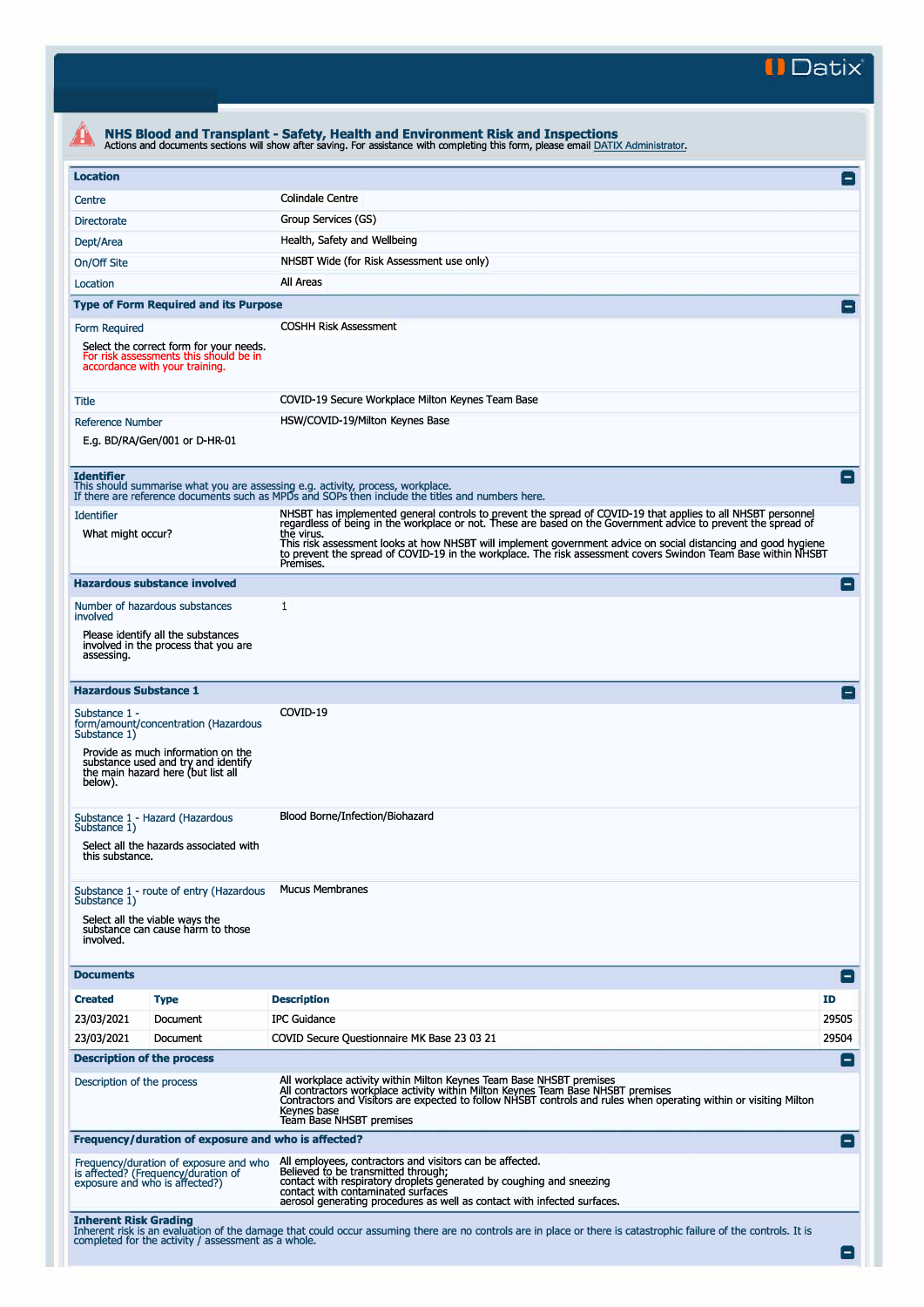| <b>Inherent Risk</b>                        |                       |
|---------------------------------------------|-----------------------|
| Red-Extreme                                 | l Likelihood          |
| Orange-High<br>Yellow-Moderate<br>Green-Low | <b>Almost Certain</b> |

| <b>Likelihood</b>               | <b>Negligible</b> | <b>Minor</b> | Moderate                     | Major     | Catastrophic |
|---------------------------------|-------------------|--------------|------------------------------|-----------|--------------|
| <b>Almost Certain</b>           | $\overline{O}$    | C.           | $\bullet$                    | $\bullet$ | $\bullet$    |
| Likely                          |                   |              | L.                           | $\bullet$ |              |
| <b>Possible</b>                 | ۰                 | T.           | O                            |           | $\bullet$    |
| <b>Unlikely</b>                 | $\bullet$         |              |                              |           |              |
| Rare                            | $\bullet$         |              | $\bullet$                    |           | ۰            |
| Rating (initial): 16<br>Extreme |                   |              | <b>Risk level (initial):</b> |           |              |
|                                 |                   |              |                              |           |              |

 $\blacksquare$ 

 $\blacksquare$ 

E

 $\blacksquare$ 

**Controls in place**<br>Best practice is to directly link the controls to the hazards they are reducing and to list them in order of preference according to the hierarchy of control i.e.<br>eliminate, substitute, engineering cont

Impact

| Controls in place<br>E.G. "Gloves available to wear-YES"<br>For COSHH assessments please<br>consider other controls e.g. Health<br>Surveillance. | Personal controls at the team base.<br>- Colleagues know not report for work if showing any symptoms of COVID-19 symptoms include high temperature and/or new and continuous cough or a loss of, or change in, your normal sense of taste or smell.<br>and/or new and continuous cough or a loss of, or change in, your normal sense of taste or smell.<br>- Colleagues aware of other symptoms.<br>- Colleagues know to avoid contact with someone who is displaying symptoms of coronavir<br>blowing nose removing and putting on face coverings<br>- Colleagues take temperature on arrival and clean thermometer thoroughly after use.<br>- Colleagues take temperature on arrival and clean thermometer thoroughly after use.<br><br>nearest waste bin or clinical waste bin<br>- All donor carers and nurses to be trained in how to wear, use and remove masks and training package to include<br>Information on the hazard, risk and controls.<br>The controls of the controls of the controls of the controls of the controls of the controls of the control of the controls of the controls of the control of the control of th<br>contractors to use whilst on site<br><b>Local Controls</b><br>SOCIAL DISTANCING<br>- Daily communications to emphasise social distancing.<br>- Social distancing signage in place to remind staff about "hands face space"<br>- Office-based colleagues working from home, wherever possible<br>- Occupancy limits in place for maintaining social distance in separate areas to include where applicable<br>Garage area;<br>- With both the vehicles inside - limited to 8 persons.<br>- With one vehicle inside - limited to 10 persons.<br>- Stores - limited to 3 persons.<br>- Main Office - limited to 2 persons.<br>- Kitchen/ Staff Area - limited to 2 persons.<br>- Cother Offices - limited to 3 persons.<br>- Meeting Room - limited to 3 persons.<br>- The Computers arranged to allow space between workstations - N/A to this team base.<br>- Computers arranged to avoid face to face working.<br>- Equipment moved to create wider walkways - N/A to this team base.<br>- Alternative wo<br><b>CLEANING</b><br>- Cleaning equipment is available in work areas<br>- Gloves and apron worn when cleaning<br>- Ensure all shared touchpoints, inclusive of all items on cleaning checklist, are cleaned as detailed.<br>- Cleaning logs to be completed, signed, dated and records retained.<br><b>OTHER</b><br>- Good housekeeping and hygiene to be maintained in the workplace.<br>- Ventilation within the shared office areas<br>Managers must;<br>- Ensure these measures are implemented and maintained at all times<br>NA 02/03/2022 - There are no changes to the controls above. |
|--------------------------------------------------------------------------------------------------------------------------------------------------|--------------------------------------------------------------------------------------------------------------------------------------------------------------------------------------------------------------------------------------------------------------------------------------------------------------------------------------------------------------------------------------------------------------------------------------------------------------------------------------------------------------------------------------------------------------------------------------------------------------------------------------------------------------------------------------------------------------------------------------------------------------------------------------------------------------------------------------------------------------------------------------------------------------------------------------------------------------------------------------------------------------------------------------------------------------------------------------------------------------------------------------------------------------------------------------------------------------------------------------------------------------------------------------------------------------------------------------------------------------------------------------------------------------------------------------------------------------------------------------------------------------------------------------------------------------------------------------------------------------------------------------------------------------------------------------------------------------------------------------------------------------------------------------------------------------------------------------------------------------------------------------------------------------------------------------------------------------------------------------------------------------------------------------------------------------------------------------------------------------------------------------------------------------------------------------------------------------------------------------------------------------------------------------------------------------------------------------------------------------------------------------------------------------------------------------------------------------------------------------------------------------------------------------------------------------------------------------------------------------------------------------------------------------------------------------------------------------------------------------------------------|
| <b>Emergency Preparedness</b>                                                                                                                    |                                                                                                                                                                                                                                                                                                                                                                                                                                                                                                                                                                                                                                                                                                                                                                                                                                                                                                                                                                                                                                                                                                                                                                                                                                                                                                                                                                                                                                                                                                                                                                                                                                                                                                                                                                                                                                                                                                                                                                                                                                                                                                                                                                                                                                                                                                                                                                                                                                                                                                                                                                                                                                                                                                                                                        |
| Storage and disposal / accidental release N/A<br>and fire fighting requirements                                                                  |                                                                                                                                                                                                                                                                                                                                                                                                                                                                                                                                                                                                                                                                                                                                                                                                                                                                                                                                                                                                                                                                                                                                                                                                                                                                                                                                                                                                                                                                                                                                                                                                                                                                                                                                                                                                                                                                                                                                                                                                                                                                                                                                                                                                                                                                                                                                                                                                                                                                                                                                                                                                                                                                                                                                                        |

and fire fighting requirements

If individuals are displaying any symptoms of COVID -19 as listed above, inform the Line Manager, individual concerned to go home and follow government guidelines.

## **First Aid Measures**

Final risk Grading<br>Residual risk is an evaluation of the damage that could occur after taking into account the effectiveness of current controls. It is completed for the activity /<br>assessment as a whole.

| <b>Residual Risk</b>                                                                                                                                                  |                       | Impact              |                |                              |           |              |
|-----------------------------------------------------------------------------------------------------------------------------------------------------------------------|-----------------------|---------------------|----------------|------------------------------|-----------|--------------|
| Red-Extreme<br>Orange-High                                                                                                                                            | Likelihood            | <b>Negligible</b>   | <b>Minor</b>   | Moderate                     | Major     | Catastrophic |
| Yellow-Moderate<br>Green-Low                                                                                                                                          | <b>Almost Certain</b> | $\bigcirc$          | $\bullet$      | $\bullet$                    | $\bullet$ | $\bullet$    |
|                                                                                                                                                                       | Likely                | $\bigcirc$          | $\bullet$      |                              | $\bullet$ | $\bullet$    |
|                                                                                                                                                                       | <b>Possible</b>       | $\bullet$           | $\overline{O}$ | $\bullet$                    |           | $\Box$       |
|                                                                                                                                                                       | <b>Unlikely</b>       | $\bullet$           | $\circ$        | $\bigcirc$                   |           |              |
|                                                                                                                                                                       | Rare                  | $\bullet$           | $\bullet$      | $\bullet$                    | $\bullet$ | $\bigcirc$   |
|                                                                                                                                                                       |                       | Rating (current): 4 |                | <b>Risk level (current):</b> |           |              |
|                                                                                                                                                                       |                       | Moderate            |                |                              |           |              |
| Additional control measures to reduce risk<br>When adding actions they should be targeting the highest risk areas to help reduce the residual risk from the activity. |                       |                     |                |                              |           |              |

Please note that you will have to save this record before the Actions section is enabled.

**Actions**